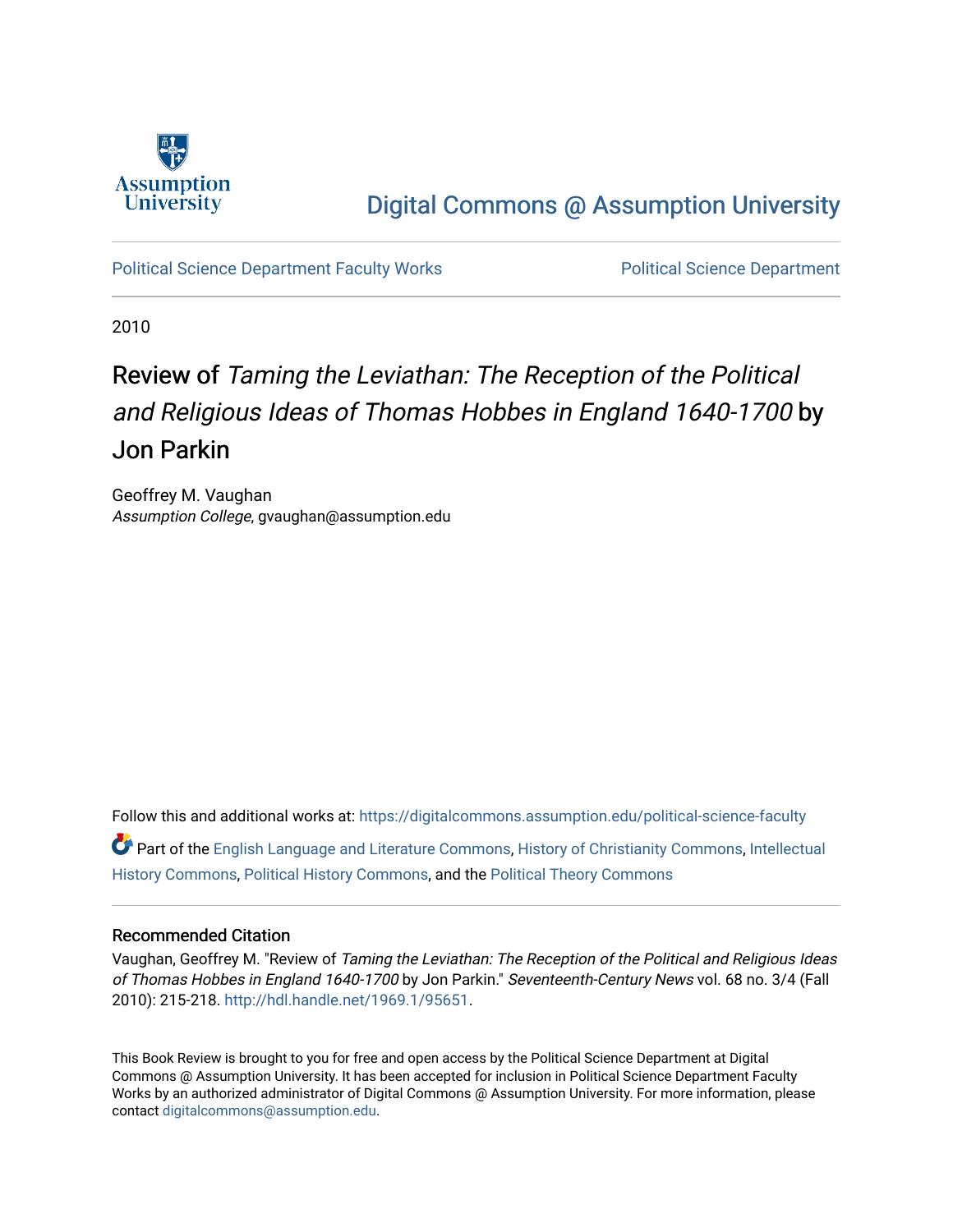Jon Parkin. *Taming the Leviathan: The Reception of the Political and Religious Ideas of Thomas Hobbes in England 1640-1700*. Cambridge and New York: Cambridge University Press, 2007. \$125. xi + 449. Review by geoffrey m. vaughan, assumption college.

Jon Parkin argues that Hobbes's method of reasoning—formulating a series of paradoxes that result in unconventional conclusions—was so powerful that his contemporaries (a) could not allow him to turn men's heads, and (b) could not refute him. Perhaps that last is stronger than what Parkin actually claims. Rather, he says that Hobbes's contemporary critics chose to adopt many of his ideas even while denouncing the author. The ideas were just too good to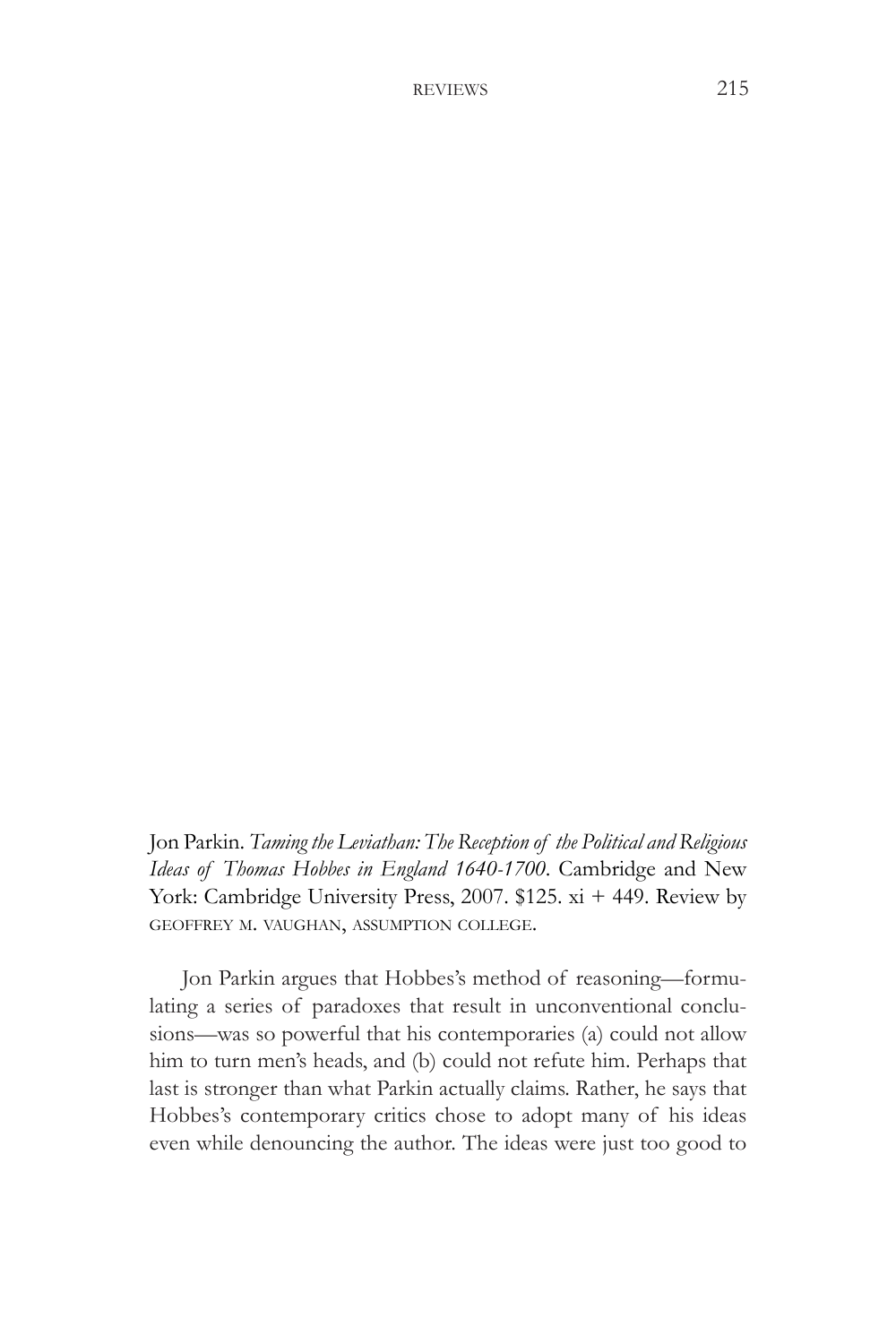pass up, even if the "Monster of Malmesbury" was too dangerous to range free. Something of a caricature of Hobbes was developed to disguise their borrowings and warn others from even reading him. One might describe this asthe B.B. King method of refutation: "There ain't nobody here but us chickens."

Far more than a chronicle of Hobbes's reception between 1640 and 1700, this remarkable book provides new insight into the structure of Hobbes's arguments, focusing upon what Parkin describes as "Hobbes's seductive ambiguity" (16). Yet one might characterize Parkin's argument in similar terms. For instance, in the Introduction Parkin tells us that, had the Royalists won the Civil War, Hobbes might very well have been "the toast of English society rather than its philosophical bogeyman" (12). Yet the first chapter, which details the reception of his work before *Leviathan* and largely while the war was still being decided, records significant and persistent criticisms from figures who would later develop into Hobbes's greatest opponents, such as Bramhall, and those who had no direct involvement in English politics, such as Grotius (34-35). Could Hobbes's reputation really have avoided its fate? This is a seductive speculation, but I cannot tell if Parkin actually believes it.

Parkin does not set out to establish Hobbes as a conventional Anglican or a straightforward Royalist. There is no grand effort at revisionism here as he clearly states that Hobbes rewrote Christianity in *Leviathan* in a "radical, and occasionally downright bizarre fashion" (92). Nevertheless, Parkin does a very good job of explaining the ways in which Hobbes's arguments caught his contemporaries off guard precisely by being so similar to them. In reference to Bramhall, but applicable to many others, he writes, "As would so often be the case, Hobbes's theory, with its uncompromisingly paradoxical statements, came under fire from those in danger of being associated with its heterodoxy" (43-44). Hobbes's conclusions were heterodox, his paradoxes were novel, but the trajectory of his arguments were unnervingly similar to those of many more mainstream authors. This, claims Parkin, explains the excessive reactions to what were, at first, some obscure little books. The second edition of *De Cive* and the subsequent publication of *Human Nature* and *De Corpore Politico* merely entrenched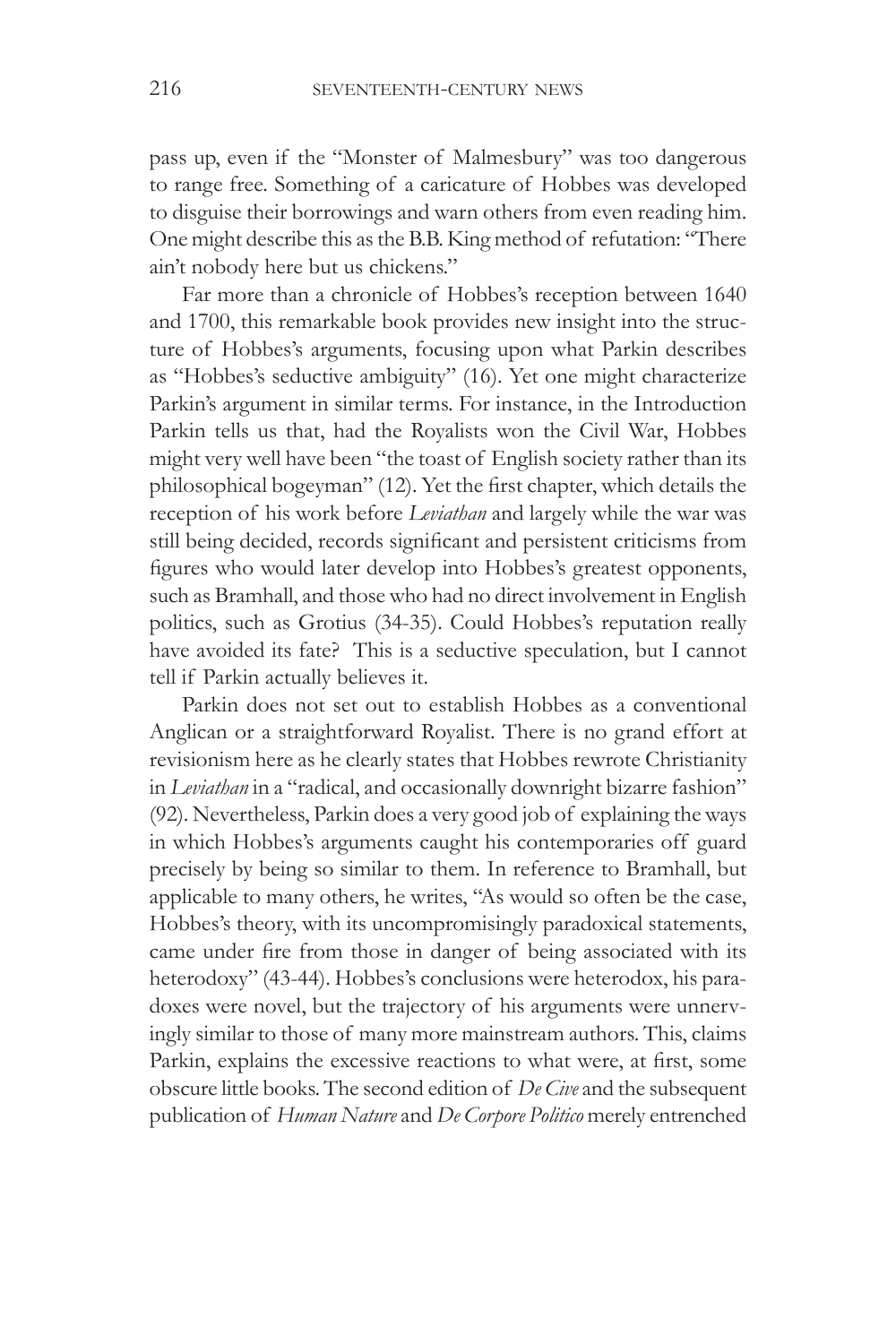the earlier responses. And once republicans started using his work to refute royalism, the stage was set for the main event, *Leviathan*.

Parkin gives *Leviathan* its own chapter, covering the years 1651- 1654, but the next two, "The storm (1654-1658)" and "Restoration (1658-1666)," are also about his most famous work. Apart from select scholars and, perhaps, a Continental audience, *Leviathan* did and will always command attention. The chronological divisions of Parkin's chapters, while not novel, are ingeniously developed and portray a cascade of political events that pick up Hobbes's book and dash it against the dangerous rocks of the engagement controversy, the Protectorate, and the Restoration. That anything survived is testament to the greatness of Hobbes's work. That Parkin has three more chapters to go lends credence to the suggestion that *Leviathan* is an immortal god.

In the *Leviathan* chapter Parkin presents a judicious account of the changes between Hobbes's earlier attempts at explaining his political views and his masterwork. This section alone will become a touchstone for scholars and students alike. He covers the argumentative structure, novel content introduced in *Leviathan*, the remarkable rewriting of Christianity mentioned above, as well as the "more obviously ludic manner" (93) of the style. For many this last is the most arresting feature of the book, and Parkin makes the important point that even his political and philosophical opponents "could not resist reproducing his startling metaphors and formulae in their works" (94). The title alone caused, as it still does, occasion for puns and jibes, and Parkin's near exhaustive recounting of the ways in which critics did so is a pleasure to read.

The remainder of the book takes us to the end of Hobbes's life and the decade beyond. The constant in the story is that Hobbes's ideas were roundly denounced and repeatedly adopted. Far from simply demonstrating similarities between Hobbes and contemporary and later authors, Parkin provides detailed accounts of significant borrowing without attribution. Doing so without attribution was the key, for Hobbes had been so clearly and successfully caricatured as a result of *Leviathan* that no one could risk revealing this source. The plot in the story that Parkin tells revolves around which part of Hobbes's work was adopted. Some significant authors adopted his contractarianism, others his materialism. Still others took hold of his